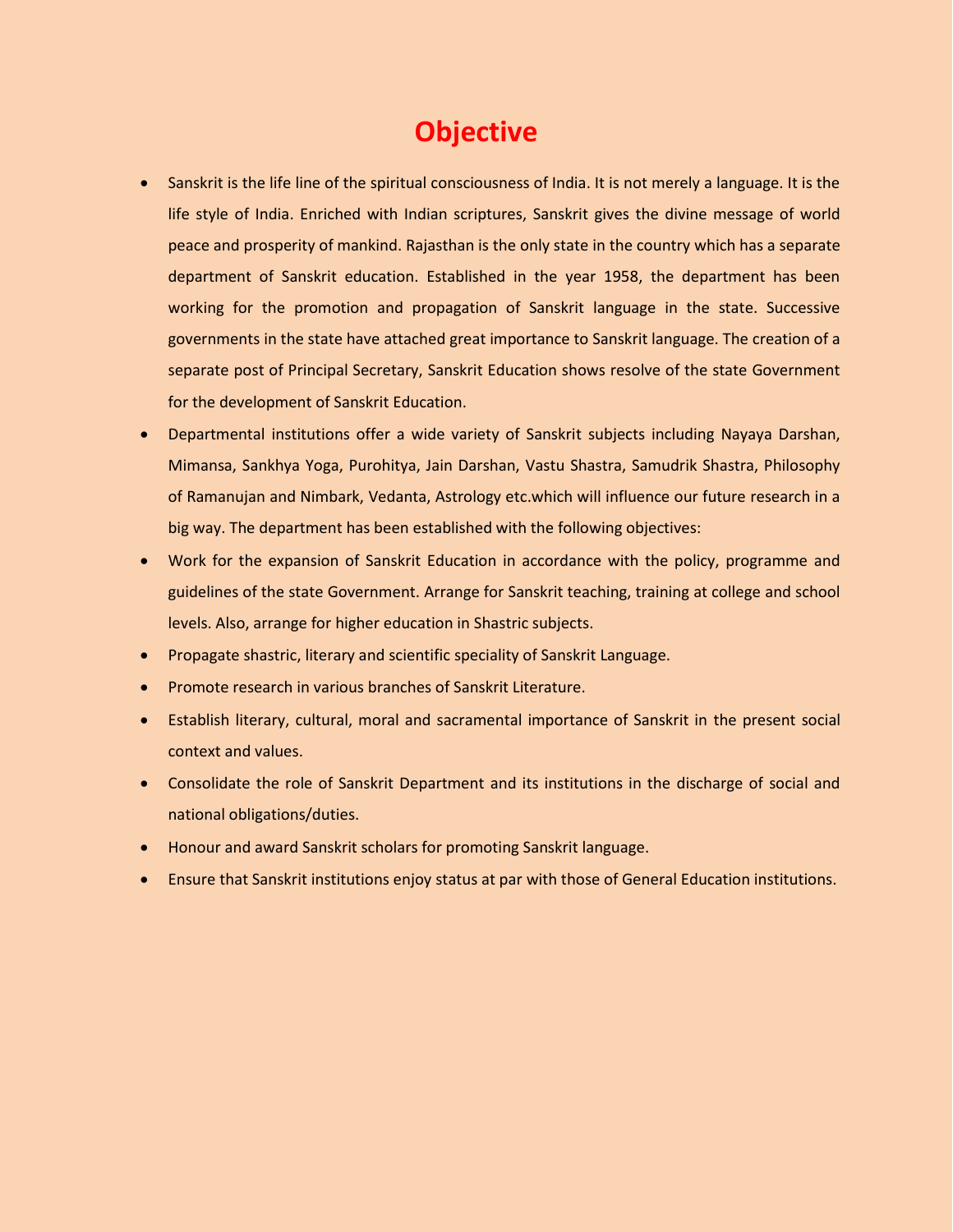#### **Function**

#### The Department functions in the following areas :

- Provide Sanskrit education at the level of Acharya (Post graduate), Shastri (Graduate), Varisth Upadhyaya (Sr. Secondary), Praveshika(Secondary) .
- Affiliation of Acharya and Shastri Sanskrit colleges to JRR Sanskrit University, Jaipur.
- Affiliation of Varisth Upadhyaya and Praveshika schools to Board of Secondary Education, Ajmer.
- Accord recognition to private Sanskrit institutions of the level of primary, upper primary, Praveshika, Varisth Upadhyaya, Shastri and Acharya and monitor their smooth functioning .
- Affiliation of Shiksha Shartri (B.Ed) institutions to JRR Sanskrit University, Jaipur.
- ❖ Running Sanskrit STC schools .
- Modify, update and innovate curriculum of Sanskrit examinations so as to keep them at par with the patterns of general education .
- Control all the recognized private Sanskrit institutions through out the state
- Provide grant-in-aid to private Sanskrit institutions and ensure strict compliance to grant-in-aid rules
- Approval of appointments made by the private institutions receiving grant-in-aid. Also, audit and examine their accounts and records.
- ❖ Provide financial assistance to Sanskrit pundits
- Organise a state level Sanskrit Day Function on Shravani Purnima every year and honour Sanskrit scholars on this day
- Conduct local examinations (other than the Board and University) under the Saman Pariksha Yojna
- Grant approval to departmental employees (working in the institutions, directorate and attached offices) willing to enhance their academic qualifications and undergo training
- \* Releasing of Academic Calendar for schools and colleges
- Award scholarships to Sanskrit students
- $\cdot$  Inspection of departmental institutions
- Control over gazetted and non-gazetted employees of the department
- Appointment, transfer, promotion and posting of all non-gazetted employees of the department. Initiate disciplinary actions against employees under conduct rules of the Govt.
- Implement and execute State Government's orders/directions issued from time to time.
- Appointment, transfer, promotion and posting of all gazetted officers of the department. Initiate disciplinary actions against them under conduct rules of the Govt.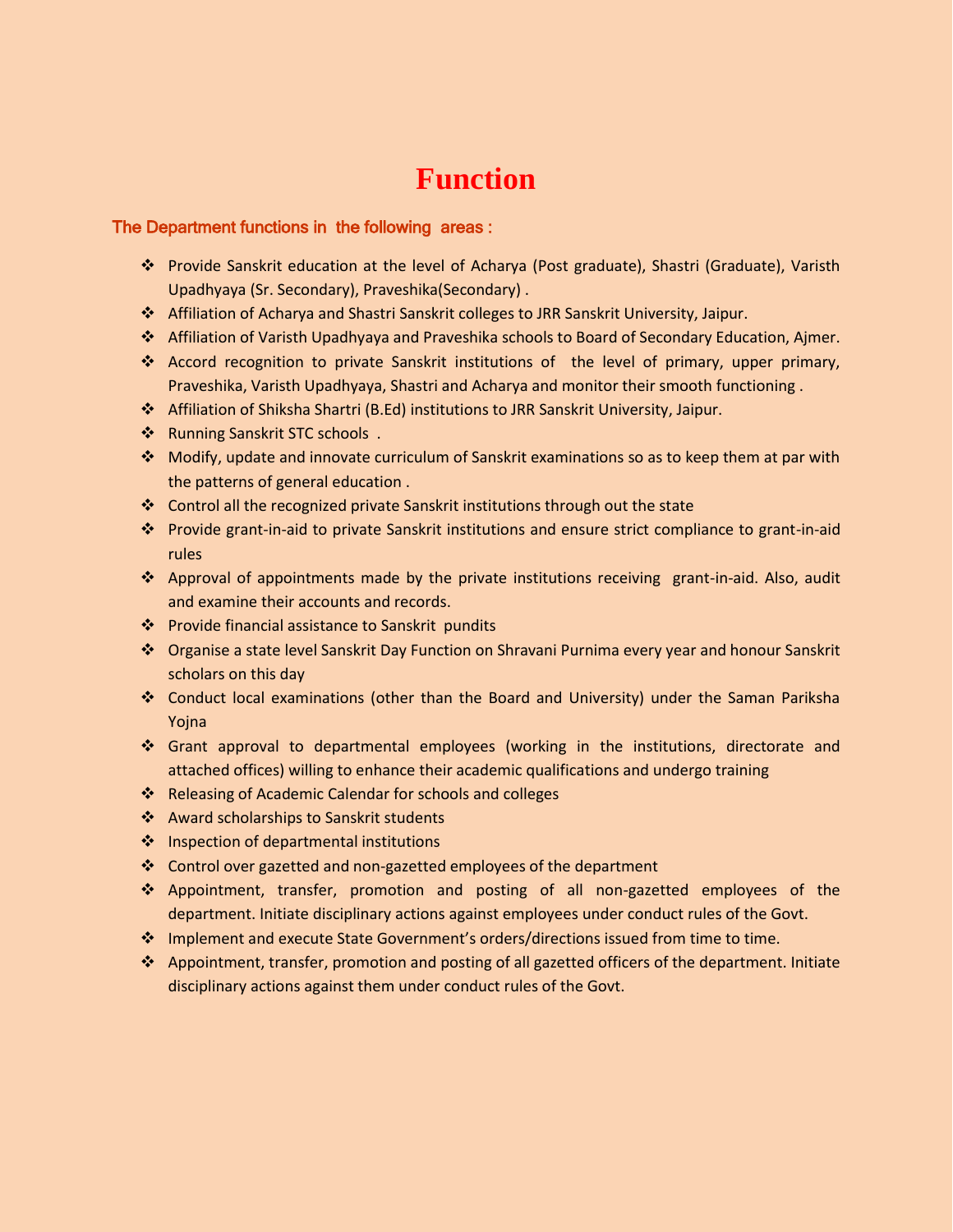